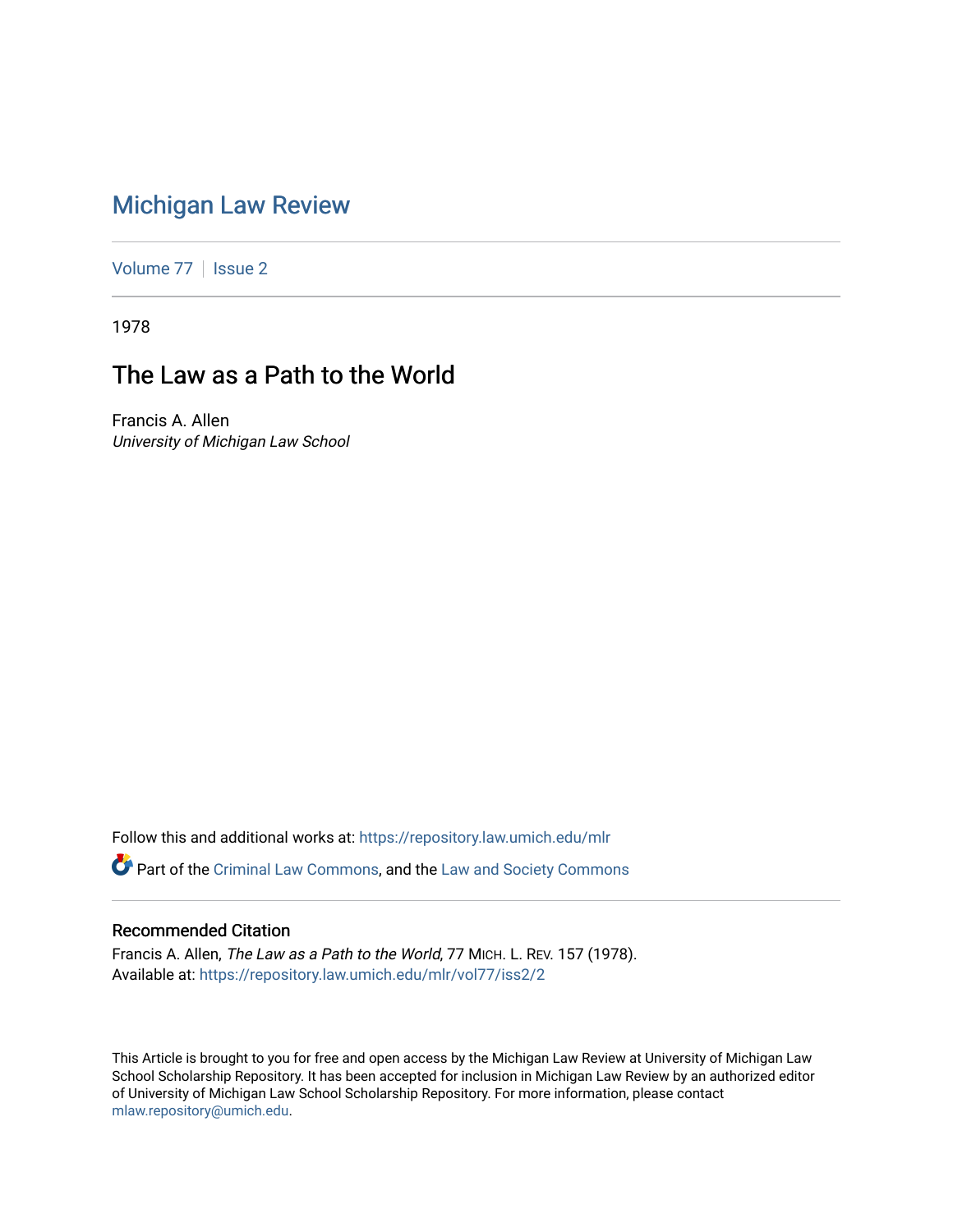### **THE LAW AS A PATH TO THE WORLD**

#### *Francis A. Allen\*t*

Many years ago the late Mr. Justice Oliver Wendell Holmes observed: "The law is a small subject (though ... it leads to all things)....."<sup>1</sup> The comments that follow are an elaboration of Justice Holmes's theme. It will be asserted that one characteristic of legal studies, properly pursued, is that they lead to a fuller understanding of the larger world of which the law and its institutions are a part. Because the law leads to a larger world of persons, events, and ideas, it claims the attention even of those possessing no interest in acquiring professional legal skills. This characteristic of legal studies, it will be argued, provides one (but by no means the only) important justification for the humanistic pursuit of the law.

Clearly, the assertion that the law may be seen as an avenue to deeper cultural understanding requires demonstration; and one might assume that such a demonstration, if it is possible at all, will perhaps be made most readily in the field of criminal law. This assumption is based on the facts that the criminal law responds to the most basic requirements for social living-reasonable security of life, limb, and possessions from unwarranted aggressions; that the criminal law possesses the most drastic sanctions at the disposal of government—the deprivation of the convicted offender's property, his liberty, and, on occasion, his very life; and that the criminal law must inevitably express views about the nature of human beings and their behavior.

The relevance of the criminal law to the purposes at hand is corroborated by a glance at recent history. To a remarkable degree our basic societal concerns and the issues that divide us have appeared in sharpest focus in the criminal law and its applications. In 1932 the Supreme Court of the United States almost for

Þ

157

<sup>\*</sup> Edson R: Sunderland Professor of Law, University of Michigan. A.B. 1941, Comeli College; LL.B. 1946, Northwestern University.-Ed.

t This article was presented as the Henry Russel Lecture at the University of Michigan on March 20, 1979. In part, it revisits some of the questions addressed in the author's Alumni Lecture in Jurisprudence at the University of Tennessee, *Criminal l,aw and the Modern Consciousness: Some Observations on Blameworthiness,* 44 TENN. L. REv. 753 (1977). The writer expresses his appreciation to Dean Kenneth L. Penegar and the University of Tennessee College of Law for providing an occasion and-inducement to discuss these issues.

<sup>1.</sup> Letter from Oliver Wendell Holmes to Lewis Einstein (March 22, 1908), *reprinted in* THE HOLMES-EINSTEIN LETrERs 37 (J. Peabody ed. 1964).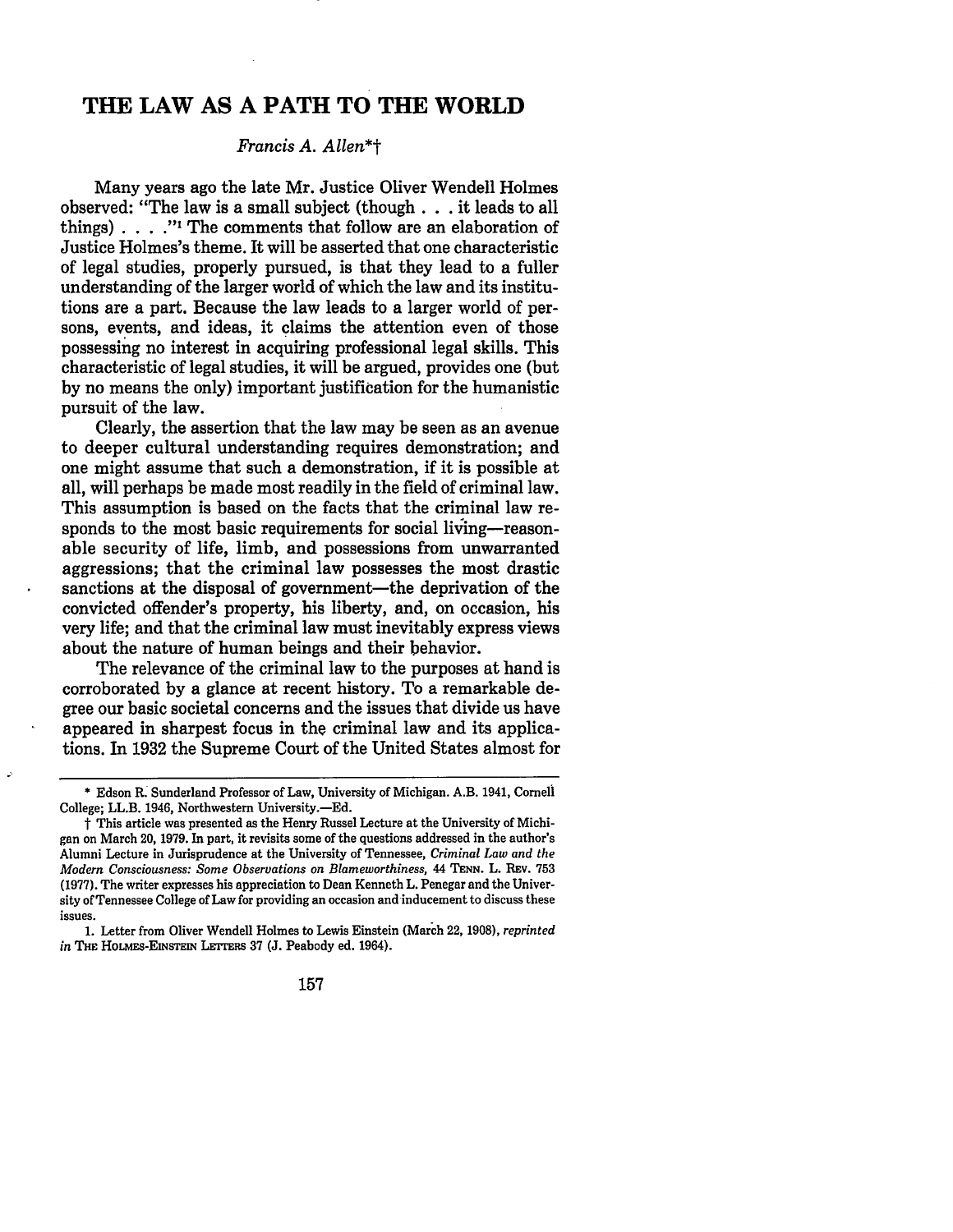the first time tested the adequacy of state criminal procedures against the great moral imperatives of the fourteenth amendment, and in doing so began a new chapter in our constitutional history. It is, of course, a coincidence that the decision of *Powell v. Alabama* was made within only a few months of the rise of Hitler in Germany.<sup>2</sup> Yet both occurrences may be located in the same current of events. A crisis in freedom has afflicted western societies since the First World War; and the conclusion has grown that the proper regulation of governmental authority within the system of criminal justice is an indispensable part of the strategy of freedom. Since the Second World War, basic issues have assumed even more concrete forms in the criminal law. Fundamental questions about the nature of political obligation and the emancipation of conscience from legal restraints emerged in the 1960s. These questions were made inescapable by the criminal prosecutions of some who opposed the Vietnam War or who advanced the cause of racial militancy. Closely related were the allegations of inequality and inequity in American society. These charges, of course, were not confined to the system of criminal justice. But assertions of inequality possess a sharper bite when levelled against a system concerned, as is criminal justice, with issues of freedom and restraint, of life and death. Finally, the administration of criminal justice has held a central position in our political dialogue because of a widespread conviction of increasing crime in this country. Fears of a collapse of public order are, and have long been, a powerful dynamic in American politics. They profoundly affected, perhaps determined, the outcome of at least one recent presidential election.

The involvements of the criminal law with the culture of which it is a part, however, are not limited to the great political struggles of the times. Perhaps more interesting and significant is the illumination it sheds on certain underlying intellectual issues, issues that pervade our literature, art, and politics-issues, it may be added, that define the limits, color, and feel of the modern world.

Some months ago I received a letter from a behavioral scientist at another university who, in effect, said: "No one who knows anything can possibly take seriously what the criminal law assumes about human behavior." A student who has spent any considerable time with the substantive criminal law-that body

<sup>2. 287</sup> U.S. 45 (1932).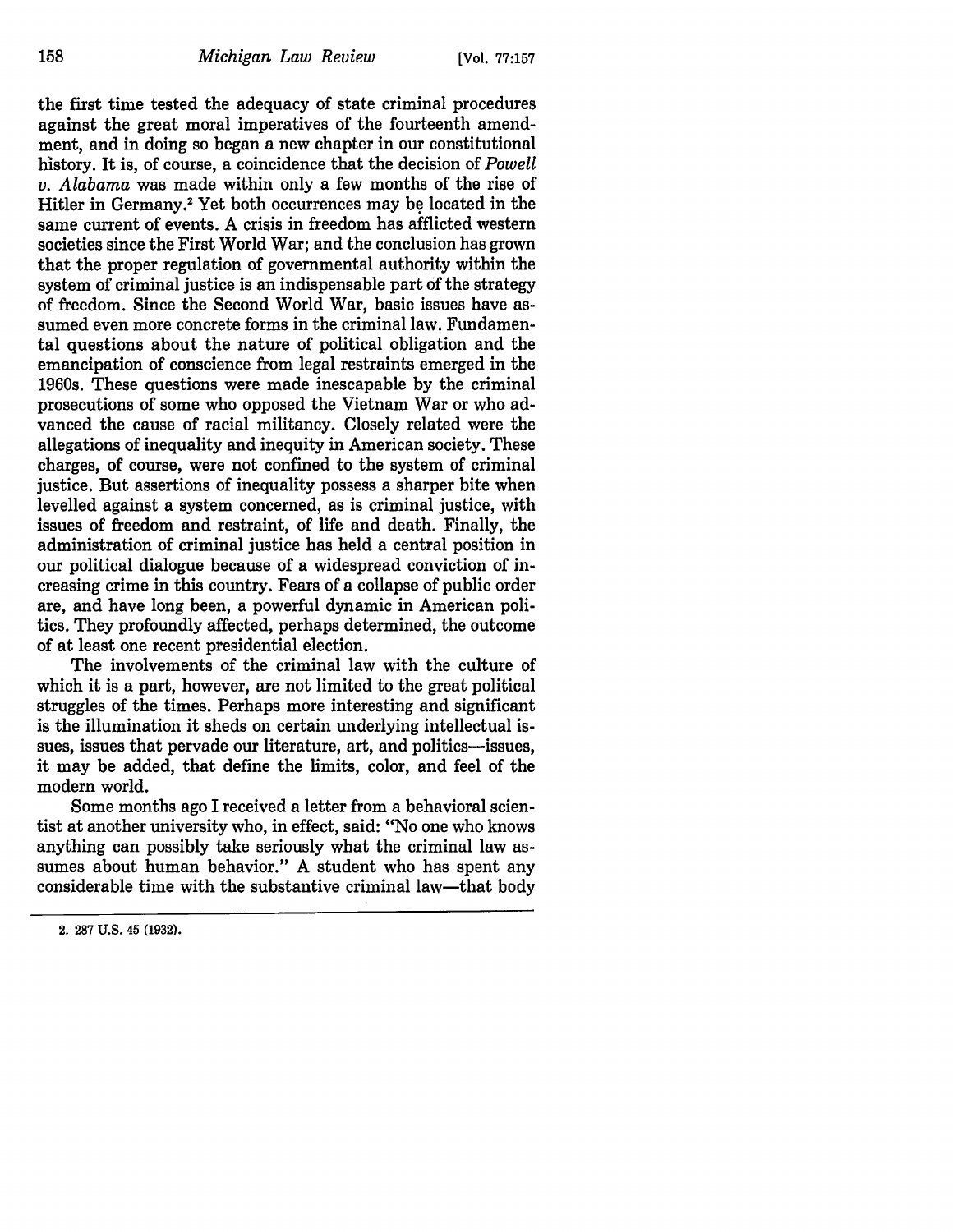of law which seeks to elucidate the bases of criminal liability and punishment-will have no difficulty in grasping my correspondent's meaning. The very vocabulary of the criminal law is an affront to many modern men and women. The law speaks of human purpose and responsibility, of guilty minds and guilty acts, justification and excuse. Surely such language asserts, or appears to assert, views about the nature of human beings and the bases of human behavior. Clearly, too, the views apparently asserted conflict with the postulates underlying much modern thought, including much that is cultivated in the university.

My correspondent thus identified a crucial issue: Who are the blameworthy and the praiseworthy in modern society? or, stated perhaps more accurately, Do the concepts of praiseworthiness and blameworthiness possess meaning and utility in the modern era? Although correct in perceiving the significance of the issue, my correspondent failed to make two further observations. The first is that despite its vocabulary, criminal justice, when viewed in its entirety, neglects to take a clear and unambiguous stance toward these issues. It hedges its bets. It speaks, now of moral autonomy, now from deterministic assumptions: It assumes the mantle of the moral philosopher and, a moment later, the posture of the behaviorist. It reveals ambivalence and selfcontradiction. The second observation is that in so conducting itself the criminal law proceeds in a fashion wholly typical of the wider society. The same revulsions and ambivalences characterize our literature and politics. At least since Ivan Karamazov uttered his impassioned protests against the modern age, a legion of humanists has set itself against an emerging scientific view of human nature. Yet the lines are not firm. In the 1970s Doris Lessing identified "a confusion of standards and . . . uncertainty of values" as the distinguishing characteristic of our literature. "It is hard to make moral judgements *[sic],"* she wrote, "to use words like good or bad."<sup>3</sup> Confusion about the bases of human action pervade our educational practice and social behavior. Perhaps as good a definition of modern man as any other is that he is one divided within himself about his own nature.

These observations lead to the principle of blameworthiness in the criminal law and to the suspicion that its career possesses a significance radiating beyond the law. Those espousing the principle of blameworthiness assert that the definition of criminal

<sup>3.</sup> D. LESSING, A SMALL PERsONAL VOICE 5 (1974).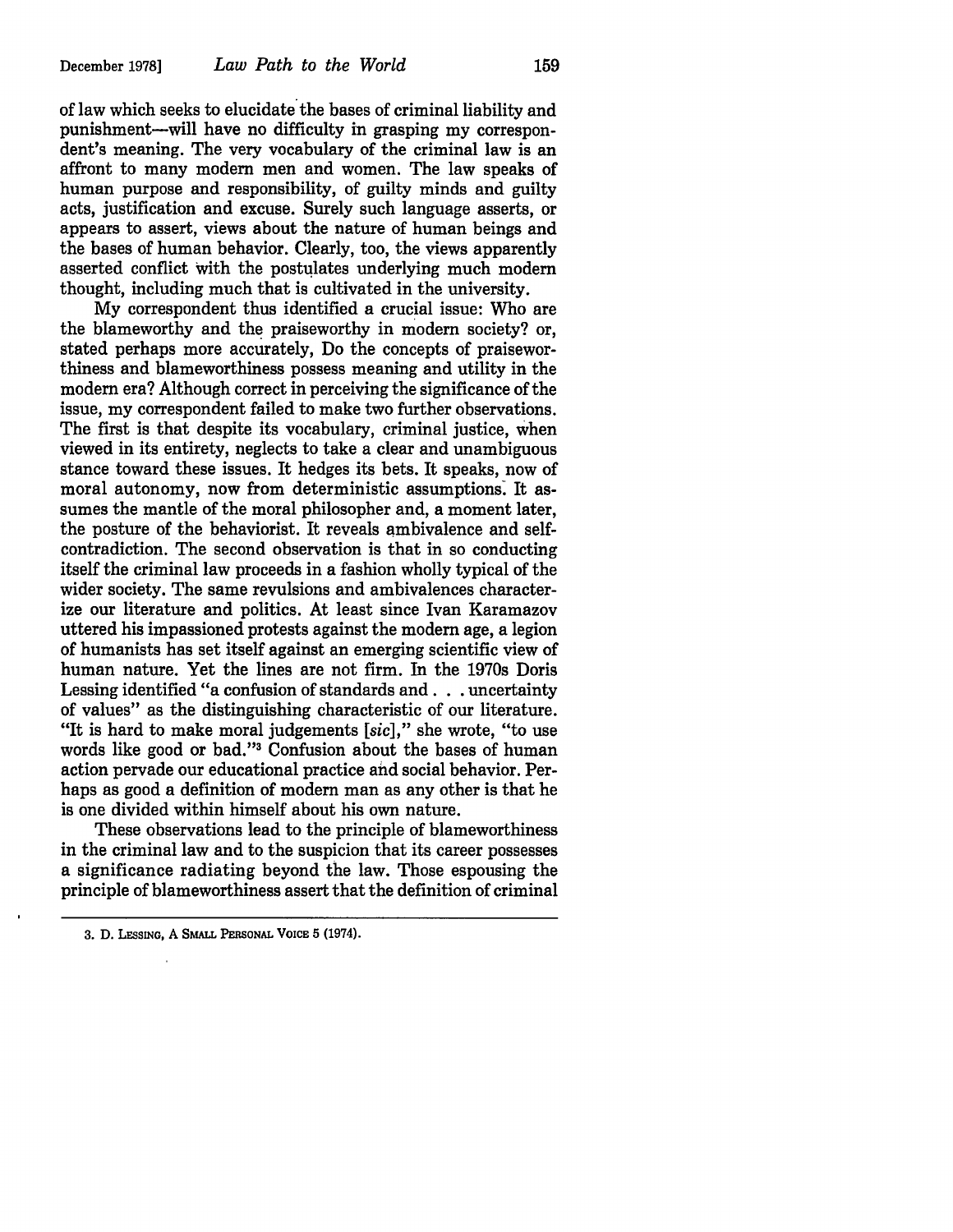behavior must contain the element of moral default on the part of offenders. This principle is susceptible of widely varying meanings. The extreme retributivist position, sometimes associated with the name of Immanuel Kant, holds that the purpose of criminal punishment is to vindicate the moral law, a purpose in which considerations of immediate social utility and advantage play no determining role. Whatever the intellectual interest in this assertion, it has offered small attractions to law-givers. No western society-neither sixteenth-century Geneva nor seventeenthcentury New England-has attempted to give it consistent practical application.

There are more modest versions of the blameworthiness principle, however. Thus, it may be said that persons must not be criminally punished *unless* they are morally culpable. This view of the matter does not deny utilitarian ends for criminal punishment. One holding it may even concede that although proof of moral default is relevant to the justice of punishment, it does not explain why there should be criminal punishment. Justification of resort to punishment can be said to rest on utilitarian calculation-the deterrence or incapacitation of offenders, their rehabilitation, the security and survival of the state. What is insisted on is that whenever social goals are pursued by the state, it may properly employ criminal penalties only when the accused reveals moral culpability. There thus emerges from the blameworthiness principle the proposition that criminal behavior cannot be defined simply as that which is dangerous to social interests. Dangerous behavior may be unintended or nonnegligent. Criminality properly defined must also encompass behavior that can fairly be seen as a product of moral default, a conscious flouting of moral norms.

As might be expected, this and related conceptions of criminal behavior have been under heavy attack in the modern world. Yet there has probably never been a time when the moral blameworthiness of offenders was wholly excluded from serious thought about the penal law. Moreover, we are now living through a period in which the principle of blameworthiness is being strongly reasserted, a support expressed by individuals and groups representing widely divergent personal and social philosophies. What, then, are the sources of this historical support for the blameworthiness principle and, especially, what are the sources of its modern advocacy? Full and satisfactory answers to these complex questions can hardly be undertaken here, but a few observations will be offered.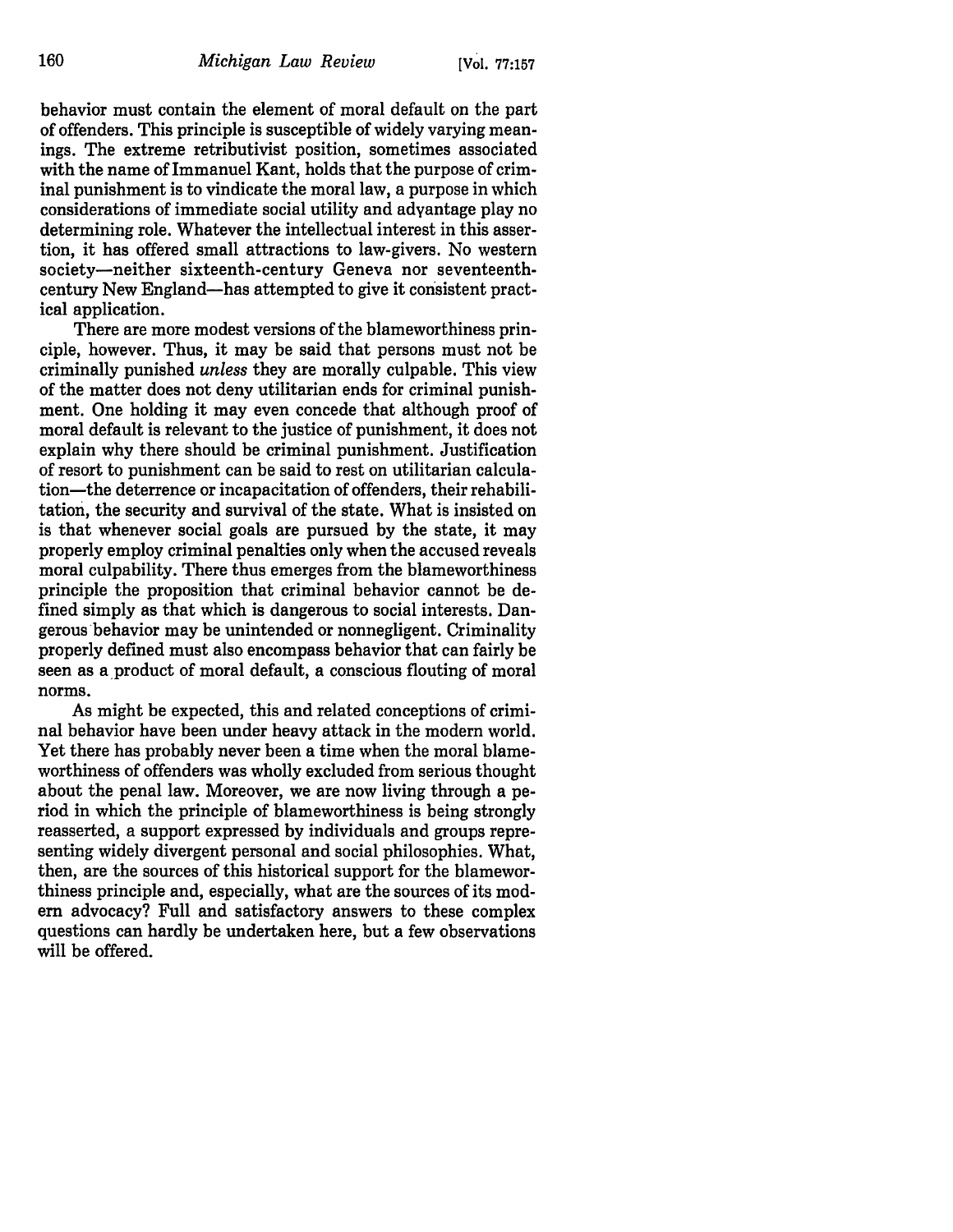Perhaps the most basic reason for the persistence and survival of the blameworthiness principle is that in many instances it expresses what might be called the popular understanding of criminality. In widely differing societies rulers have encountered stubborn communal insistence that only those persons who *deserve* such treatment should be subjected to the severe and stigmatic penalties of the criminal law. Deserved punishment, in tum, appears to imply an offender possessed of meaningful powers to choose his own acts and one who has used those powers to pursue a course offensive to decency and propriety. That moral conviction and outrage fuel the system of criminal justice requires little demonstration. Patently such motivations significantly influence what kinds of behavior will be defined as criminal; what acts will be selected for criminal prosecution; and what penalties will be imposed once offenders are convicted. A law-giver who has misjudged the community's sense of propriety and proportion by condemning acts that are widely approved or authorizing penalties too extreme, may encounter the phenomenon of nullification: Prosecutors may refuse to prosecute; juries may disregard the evidence and acquit, and judges may in myriad ways frustrate the enforcement of the law. The Prohibition Experiment provided many instances of such responses, but examples may be drawn from other historical periods, including the present.

The community's sense of propriety and proportion, which often gives support to the blameworthiness principle in criminal justice, performs broader functions within the legal system. The point may be located by asking, Why do political regimes capable of exercising naked power consent to be bound by bodies of legal principle? One answer, of course, is that such regimes sometimes do not consent, and that history is replete with instances of "direct action" by tyrannical governments in disregard of law. Yet the reality of law in many aspects of life in totalitarian societies is evident and requires explanation. Part of the answer must lie in the fact that, although the law limits the volition of such regimes, it offers advantages to the rulers as well as the ruled. The exercise of naked power may often impose unacceptable costs on the regime. Even Hitler on occasion found this to be true. More importantly, however, governmental power is simply incapable of dealing with the multitude of issues emerging from a complex society without some kind of standardization of response. Just as theologians in the eighteenth century found more comprehensible a God who rules through natural law than one who exercises an infinity of discrete volitional acts, so also political regimes, even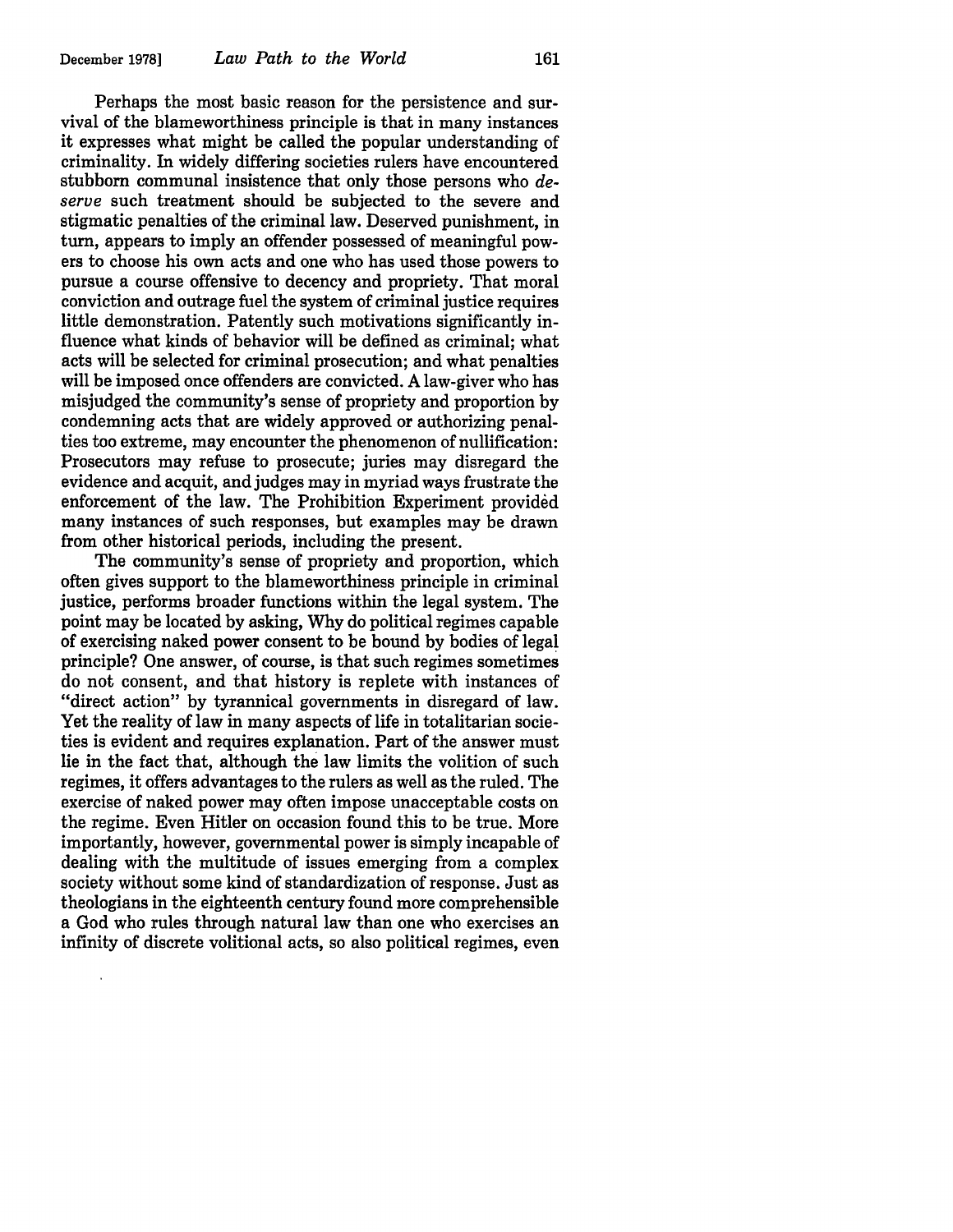those apparently possessed of unlimited powers, have found the law to be indispensable; for it affords essential economies of effort and resources. To achieve these economies, however, the law must consistently inspire high levels of voluntary compliance on the part of those subject to its authority. This, in turn, presupposes a body of legal principle that can be readily understood and acted on. Perhaps especially in the areas of penal law, an effective body of legal principle is one that is generally comprehensible to the affected citizens, not only in the sense of being capable of rational application by them, but which also appeals to almost instinctual feelings of fitness and propriety. It may go beyond demonstration to assert that no system of penal law that totally excludes the concept of blameworthiness can satisfy these conditions in our culture. But the strong propensities to associate criminality with moral default suggest, if they do not actually prove, that attempts to eliminate the factor of blameworthiness from the criminal law threaten its coherence and effectiveness.

Other and quite different defenses of the blameworthiness principle, however, are being advanced today. Many of these reflect the sensitivity widely felt in the modern world for political issues involving the relations of the individual to the state. Although lately we have been invited by Professor B.F. Skinner to proceed beyond human freedom and dignity, those values still retain a certain following in the late twentieth century. Some proponents of freedom and dignity believe the penal law's conception of human nature to be of critical importance, for it is seen as influencing the placement of the line separating the realm of the individual from that of the state. Thus, it is argued, no theoretical limits on state intervention into the lives and psyches of individuals emerge-except those resulting from technical incapacity-when the human animal is viewed simply as a product derived from the vectoring of his genetic endowments and his life experiences. In support of this proposition attention is called to the perhaps curious fact that a penal system strongly dedicated to the rehabilitation and character-changing of offenders often produces measures more stringent than those predicated on the notion of deserved punishment. Thus, a conception of the human being as an entity possessing moral autonomy, as one eligible for praise or blame, is seen as important not only to ethical but also to basic political concerns.

Much more might be said, of course, about the modern defenses of the blameworthiness principle in the criminal law. Yet an impatient reaction may be anticipated. If so much can be said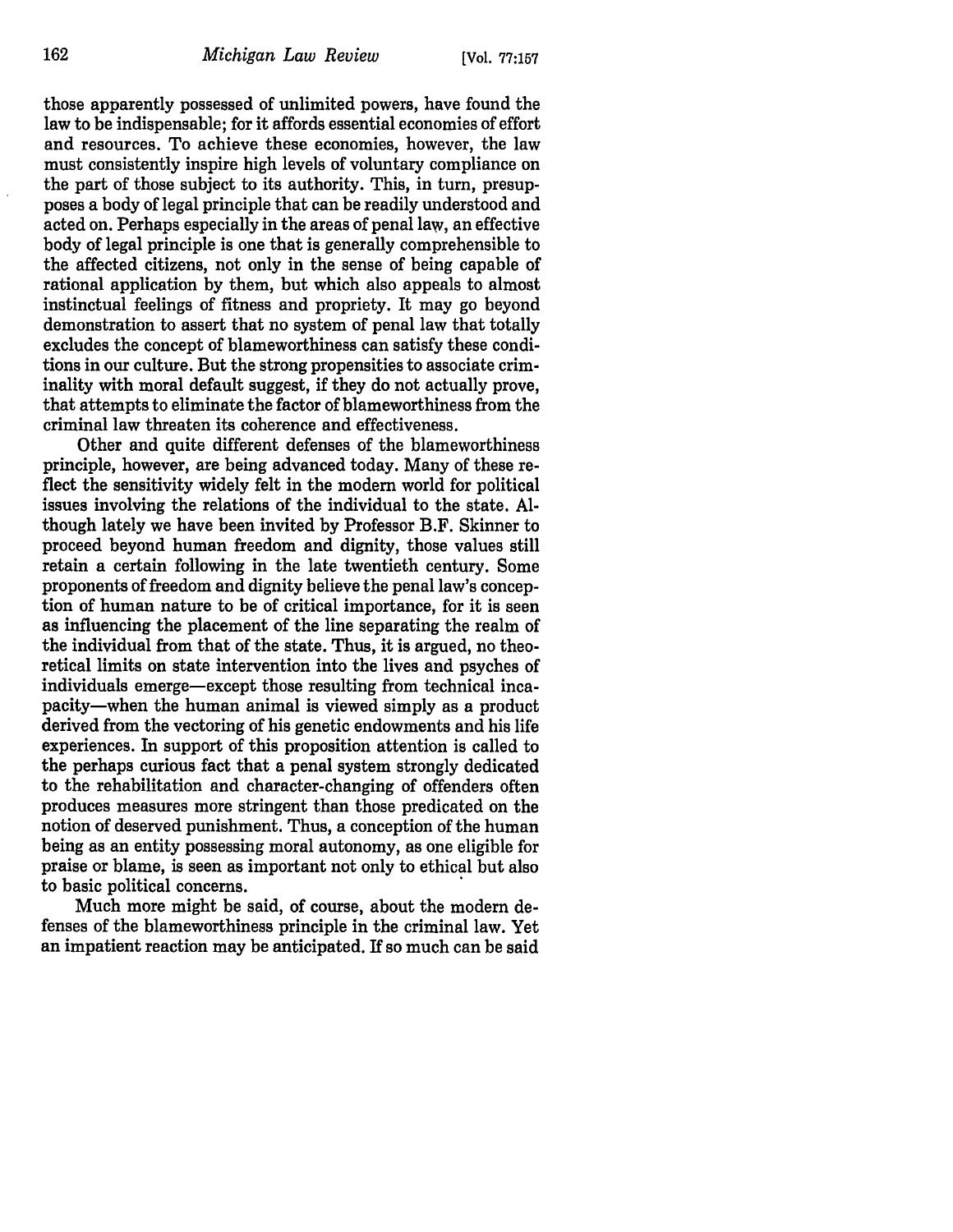for the principle of blameworthiness, even when delineated in the broad strokes employed here, is it not clear what course the law should take? Why (it may be asked) do not lawyers, judges, legislators, and others concerned with such things, proceed to the formulation of a penal code that gives clear and consistent expression to the blameworthiness principle? Why not a morally based criminal law? It is in attempting to respond to these and similar questions that one uncovers the clearest evidences of the kinship of the criminal law with the times in which it functions. For in the effort to predicate criminal liability on moral culpability and to proportion penalties to moral default one instantly becomes enmeshed in a gamut of characteristic modern issues. Here one tastes the flavor of the twentieth century and learns of ambiguity, contradiction, conflict of social purpose, compromise, and incoherence. When he was a candidate for the presidency, Mr. Carter called for a morally based politics and a morally based foreign policy. One suspects that the success of efforts to achieve a morally based criminal law will prove as tentative and incomplete as that in other areas, and for many of the same reasons.

The first of the obstacles to the implementation of the blameworthiness principle has already been adverted to: the modern doubts about the reality and extent of moral freedom. Wherever one may ultimately strike the balance between fate and freedom when considering human behavior, no one who has been exposed to modern currents of thought is likely thereafter to feel entirely at ease with the concepts of responsibility and culpability as those ideas are employed in the criminal law. This unease may be enhanced by the suspicion that on occasion the concept of responsibility has been utilized for repressive social purposes. -These doubts have affected the nature of criminal law scholarship in this country. Some serious students have found themselves in positions like those of liberal clergymen whose faith in the assumptions of the traditional theology are shaken but who are unwilling to separate themselves completely from the tradition they have come to doubt. This may provide the most fundamental explanation for the fact that, at least until recently, American criminal law scholarship has often ignored questions of principle and definition and has, instead, focussed on problems of process and procedure and on the techniques of penological treatment.

Yet these doubts, important as they are, are not the origin of all limitations on the expression of the blameworthiness principle in the criminal law. Obstacles to its full realization spring from a wide variety of other sources. Some of these inhere in the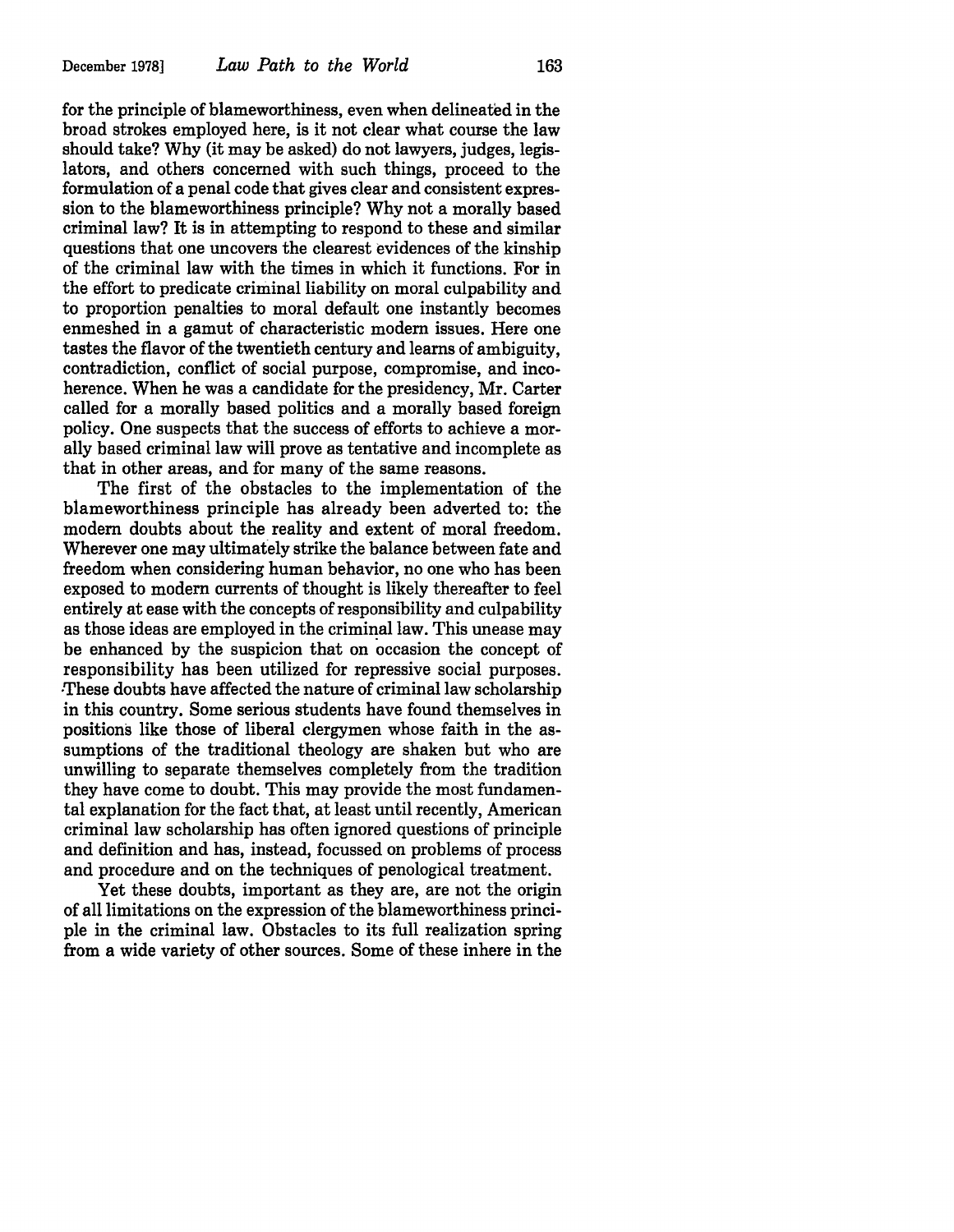structure of criminal justice itself. Moral evaluation requires that attention be focussed on the internal mental states of accused persons, and places heavy burdens on the processes of proof. As a common-law judge remarked five centuries ago: "[T]he Devil [himself] knoweth not the thoughts of man."4 One may anticipate only rough-and-ready, relatively unsophisticated, moral evaluations from an operating system of criminal justice. There are other technical obstacles. If the definition of murder, for example, includes the element of "killing another human being," it is clear that  $A$  who, intending to kill  $B$ , shoots and misses, is not guilty of murder and not eligible for its attendant penalties. This is true even though A possesses the moral culpability of a murderer and may pose as serious a threat of future danger as one who has killed. Some such moral anomalies can be eliminated or minimized, but it is doubtful that all can be removed.

Another cluster of restraints results from the facts that the law is multi-valued and multi-purposed and that these various purposes compete for realization. In the criminal law the insistent nature of its regulatory purposes may often induce many to reject concern for the fine shadings of moral culpability, as a luxury too expensive to indulge. In the areas of economic crime the impulse to achieve regulatory objectives has resulted in a body of law that renders issues of moral culpability largely irrelevant and strips from the system those principles relied on elsewhere to contain the powers of government exerted in the criminal process. The most dramatic manifestation of this tendency is the doctrine of strict liability. Literally thousands of statutes have been enacted imposing often substantial criminal penalties on persons who fortuitously produce a forbidden result, persons who did not intend the result and who may have exerted every reasonable means to avoid it. Nor is this tendency confined to cases of economic crime; it is often manifest in areas of violent behavior. Thus, frequently, persons who have committed acts of violence but in circumstances of great pressure are denied the mitigation that an analysis of their culpability might require. When this occurs, it ordinarily reflects deterrent concerns-the belief that concessions to the prisoner at the bar will (to use the language of the behaviorist) "reinforce" tendencies to violence in other persons.

I shall refer to only one more of the many other factors conditioning the contributions of the blameworthiness principle to the

<sup>4.</sup> Y. B. Pasch. 17 Edw. 4, f. 2a, pl. 2 (1477) (Brian, C.J.).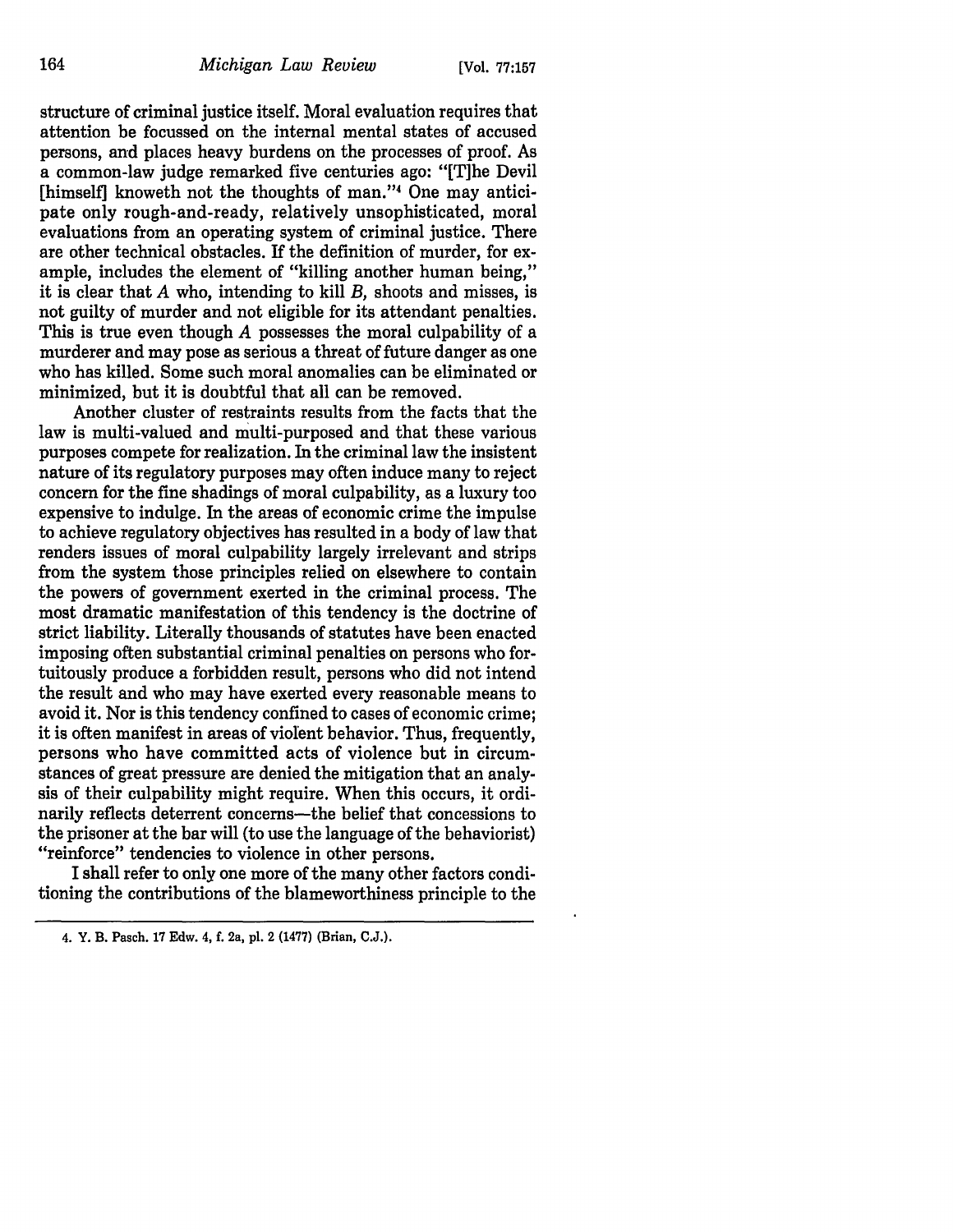criminal law. If one asserts that crime, properly defined, must include elements of behavior fairly characterized as the products of moral default, he must expect in this pluralistic age to encounter the questions, "What morality?" and "Whose morality?" Nor can these challenges always be set to rest through the processes of democratic lawmaking-by judicial edict or legislative enactment-as the continuing abortion controversy abundantly illustrates. The law relating to justification of the use of deadly force provides other instances of the conflict of moralities. Here one encounters a confrontation between the written law's effort to restrict the uses of deadly force to narrow limits, on the one hand, and, on the other, what might be called a popular ethic of private violence. The prototypical case is one in which a householder has killed a burglar or a chicken thief, but under circumstances in which the crime-preventive purpose might reasonably have been achieved without taking life. Although it is relatively clear in such cases that the householder has himself committed a serious offense, the processes of nullification often defeat the criminal prosecution of such defendants. The ethic of private violence manifests itself in other contexts—in the arguments and tactics of gun-control opponents and in the defenses sometimes offered for political violence and terrorism. Perhaps fortunately, this society provides no philosopher-kings to resolve such value conflicts; but the persistence of these issues constricts the possibilities of a morally based criminal law.

Enough has now been said to demonstrate the tenuous nature of the hold maintained by the blameworthiness principle on the criminal law. Perhaps these comments also reveal some important characteristics of the intellectual problems encountered in the penal law. It would surely be erroneous to conclude that all is waste and confusion in these legal areas. Yet it is difficult to deny that the impression gained from their scrutiny is more likely to be that of dissonance and cacophony than of Mozartean structure.

Although the hold of the blameworthiness principle on criminal justice is tenuous, it has been maintained. Indeed, in recent years its grip has been strengthened. Talk about deserved punishment and criminal responsibility seems more confident and less qualified today than a decade, certainly two decades, ago. This phenomenon gives rise to a new range of problems involving the relations of the substantive law, that body of doctrine concerned with defining the elements of criminal liability, and the theories of penal treatment. A tension has existed between the legal theo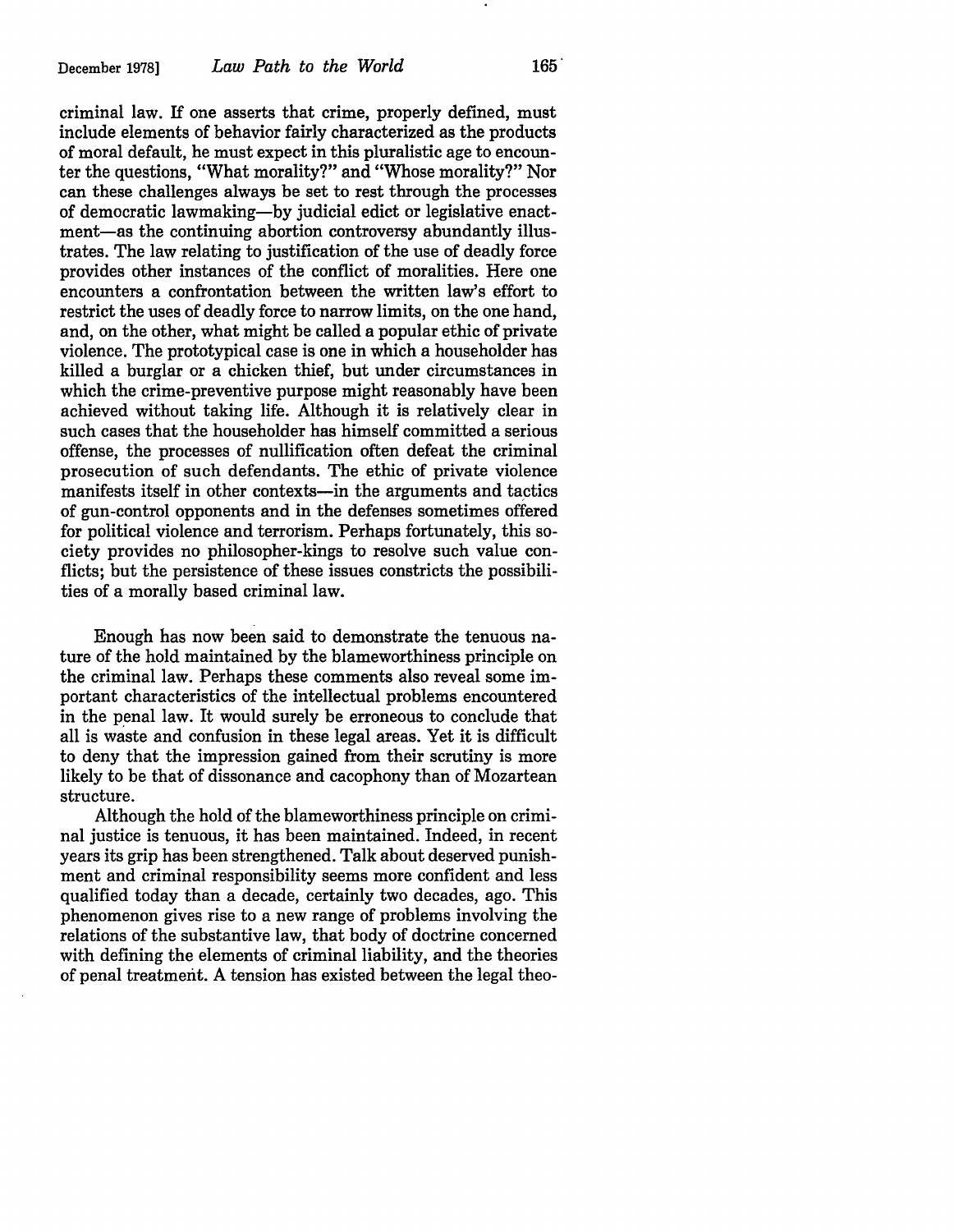ries of liability and those of penological treatment throughout most of the twentieth century, but the tension was muted or disguised for much of this period because of the ascendancy of what I have called the rehabilitative ideal. In the 1970s the tension became obvious and inescapable. The same public that is asked to support the criminal law and to condemn the criminal offense is also asked to embrace and provide finan\_cial resources for programs of correctional treatment that view offenders as the products of conditions over which they had little or no control. Indeed, the rehabilitative program may insistently eschew the labelling of the subject with moral guilt on the assumption that such labelling produces insuperable obstacles to rehabilitation and may itself become the source of new crimes and delinquencies on the part of criminal offenders. The question arises whether the community can simultaneously entertain two views apparently based on such sharply divergent postulates or whether they can be accommodated with the degree of conviction necessary both to vitalize the criminal law as an effective body of regulative norms and also to advance programs of treatment realistically calculated to render its subjects less likely to offend the legal norms. Are we doomed to a condition in which the community is perpetually divided between the punitive and the compassionate, to a policy reflecting an uneasy compromise of incompatible views which succeeds chiefly in cancelling out the effectiveness of both tendencies?

In the 1970s the dominant currents of opinion seek to minimize the tension between the theories of criminal liability and penological treatment by largely forsaking the objective of rehabilitation in correctional practice. This is a remarkable phenomenon and one which has much to say about the society in which the system of criminal justice functions.

The rehabilitative ideal encompasses a complex of ideas. For present purposes it can be described as the notion that the primary, perhaps exclusive, objective of penal treatment is to effect changes in the characters, attitudes, and behavior of convicted offenders, so as to advance the social defense but also to contribute to the welfare and satisfactions of offenders. The rehabilitative ideal has deep roots in western society. Clearly articulated versions of it may be found in the Old Testament and in the Greek plays and, again, in the writings of medieval churchmen and in the eighteenth-century Enlightenment.

To appreciate the modern decline of the rehabilitative ideal one must understand its dominance for the larger part of the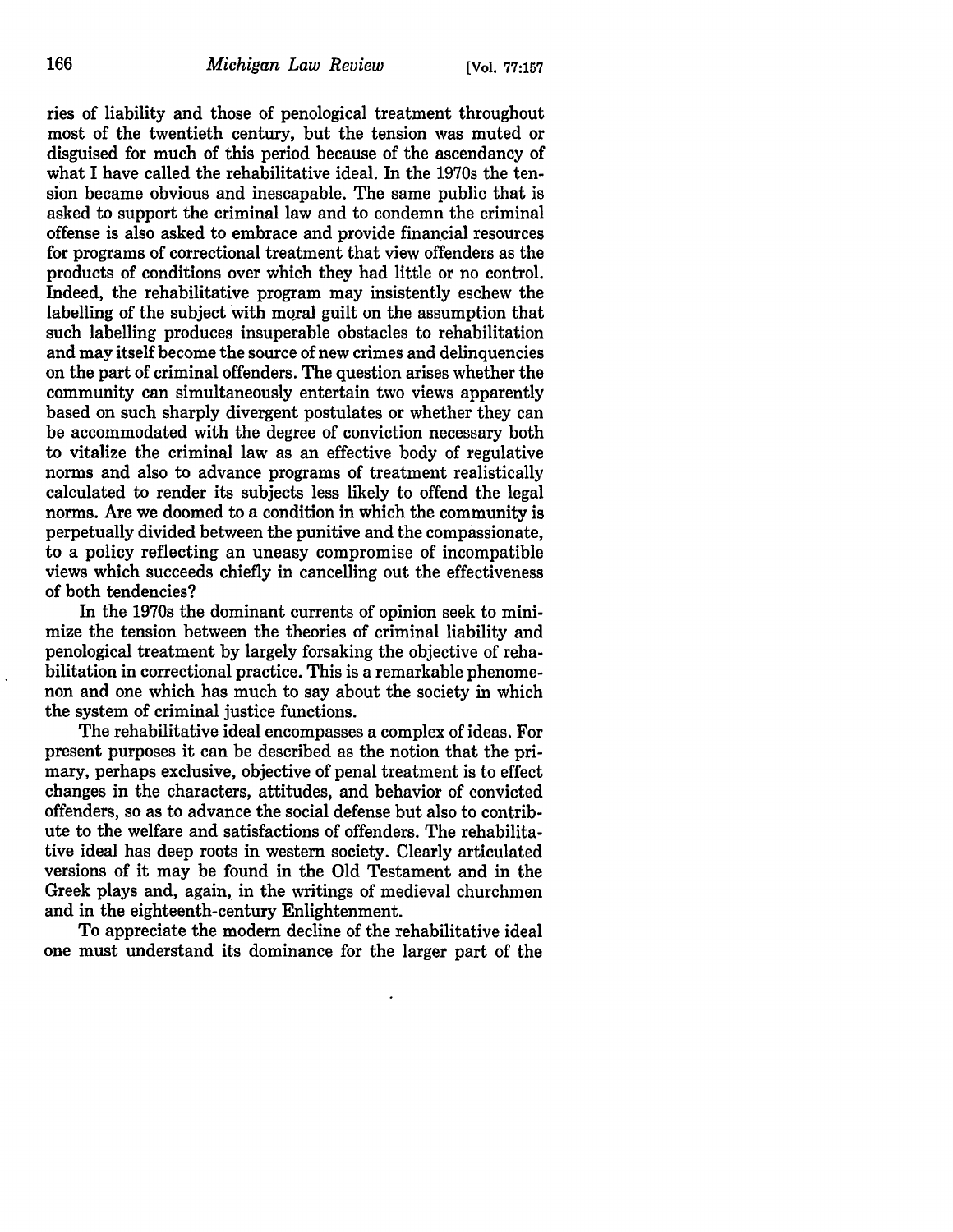twentieth century. However frequently it failed in practical application, it nevertheless pervaded theoretical thought, and even in the wider community established the aspirations and goals for penal treatment. Most of the characteristic innovations in criminal justice were products of the rehabilitative ideal: the juvenile court, systems of parole and probation, therapeutic efforts (however limited) in the prisons. In the course of a decade, perhaps less, the situation has profoundly altered. A spate of legislation has been enacted attacking parole and the indeterminate sentence, imposing the assumptions of adult criminality on the juvenile court, and explicitly withdrawing rehabilitative objectives from sentencing guidelines. Even more remarkable has been the disaffection suffered by the rehabilitative ideal in the universities where, in the past, it had gained its chief intellectual and emotional support. The rehabilitative ideal, of course, is not dead; but, surely, it no longer flourishes.

The reasons for this precipitous decline may have significance beyond the administration of criminal justice. It may be assumed that a flourishing rehabilitative ideal presupposes a society in which there is vigorous and widespread confidence in the malleability of human nature and in the capacity of social institutions to bring about desirable changes in human attitudes and aspirations. It must also be a society with a sufficient consensus of values to make possible a workable agreement on what it means to be rehabilitated, on the distinction between the malady and the cure. Such conditions, at any rate, were satisfied in nineteenth-century antebellum America when the rehabilitative ideal achieved its first modern flowering. They are not satisfied in the America of the 1970s. We are undergoing what Daniel Bell has called a crisis of belief, and this crisis provides unfertile ground for the rehabilitative ideal.

It is not only criminal justice that has suffered loss of confidence in American society. All of the institutions traditionally relied on to develop character and social capacities have similarly lost support. This seems clearly true of the family, the schools, and religion. If the modern literature on the subject is correct or even substantially accurate, the family has sustained serious losses of authority in its child-rearing functions to the state, the schools, peer groups, experts, and to the market. The modern conception of the family, we are told, is changing (or has changed) from a hierarchical structure characterized by a system of mandated mutual obligations to an association of convenience designed to advance the satisfactions and sense of self-fulfillment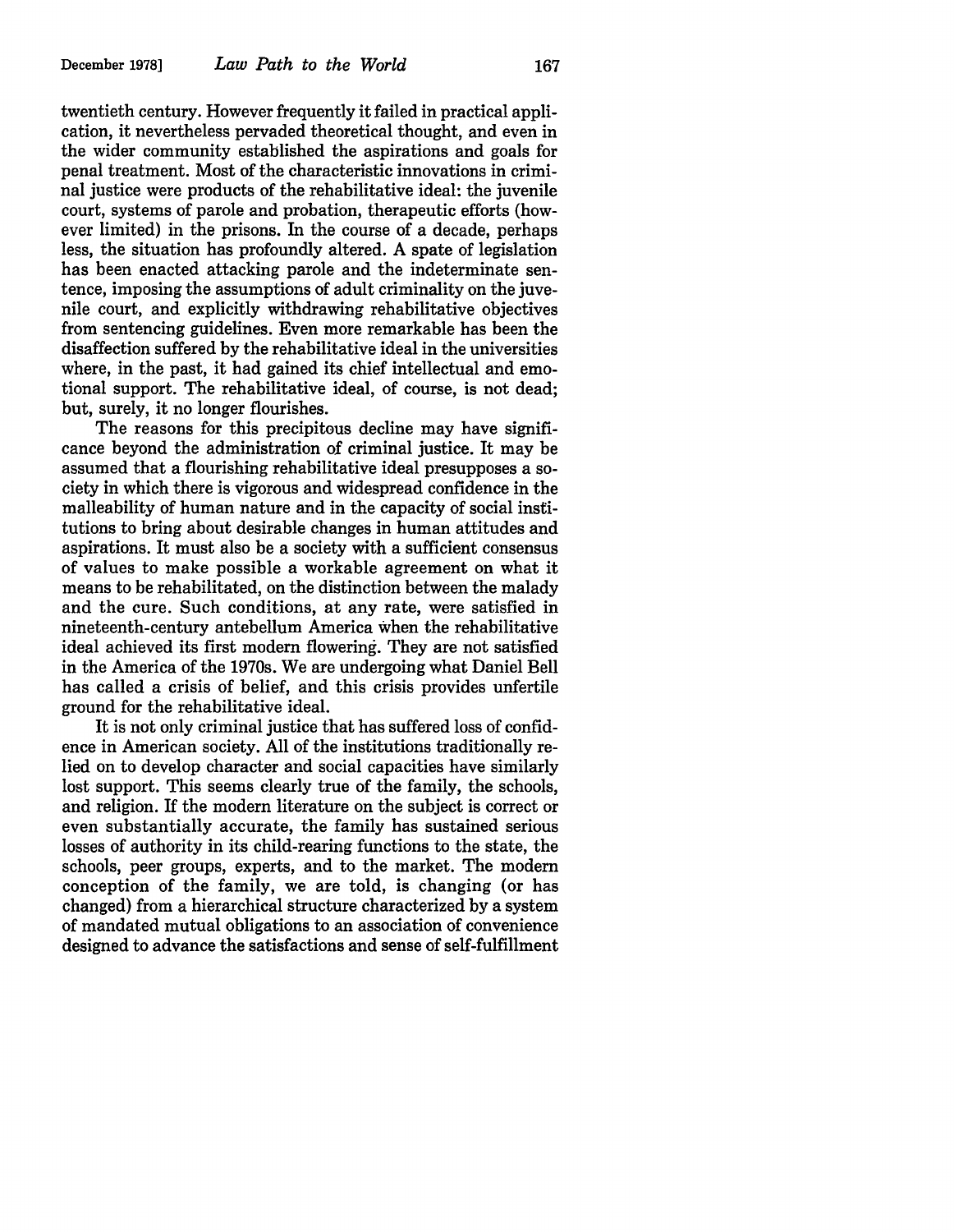of its individual members. Such changes must surely attenuate the effectiveness of the family as a socializing agency, as one centrally concerned with character and attitudes. The point need not be labored. Similar appraisals of the schools and organized religion are likely to reveal substantial diminishments of confidence, not so much in the malleability of human nature, but in the capacity of those institutions to produce desirable and effective guidance to the behavior of persons they serve.

This is not to say, of course, that the decline of the rehabilitative ideal is wholly the product of a general social *malaise.* A rational and powerful critique of modern manifestations of rehabilitationism has been building for over a generation. Perhaps the most important focus of this attack is on the political implications of the rehabilitative ideal. Therapists have been slow to recognize that a regime of rehabilitation is, in fact, a system of governance over persons in positions of dependency, and as such raises basic questions of individual immunities and political values. The same point may be made, of course, about any penological program, whether or not motivated by rehabilitative aspirations. Nevertheless, the political problem is immeasurably intensified by the rehabilitative ideal, for it contemplates a regime necessarily involving large exercises of official discretion and official concerns extending well beyond the external compliance of inmates with institutional regulations, into the thoughts and motivations of the subject population.

It may be doubted, however, that the disaffection into which the rehabilitative ideal fell in the 1970s is primarily the result of the rational case arrayed against it. Part of that case is that rehabilitative techniques employed in American penology simply do not work, that there is no evidence that we possess the knowledge and techniques to prevent criminal recidivism. Whether or not the proposition in this stark form is valid, one thing is clear: it is not new. Highly skeptical and sometimes carefully considered appraisals of rehabilitative capacity extend far back to the period before World War II. Arguments asserting the ineffectiveness of rehabilitative efforts were brushed aside for a generation. In the 1970s they became persuasive.

We have, accordingly, entered into an era in which concern is being expressed most strongly for the value of just punishment and for deterrence achieved by punishment, as contrasted with rehabilitative treatment. Modern attention to the justice of punishment is surely appropriate and, no doubt, overdue. Yet in the law, as in other kinds of social action, any posture taken toward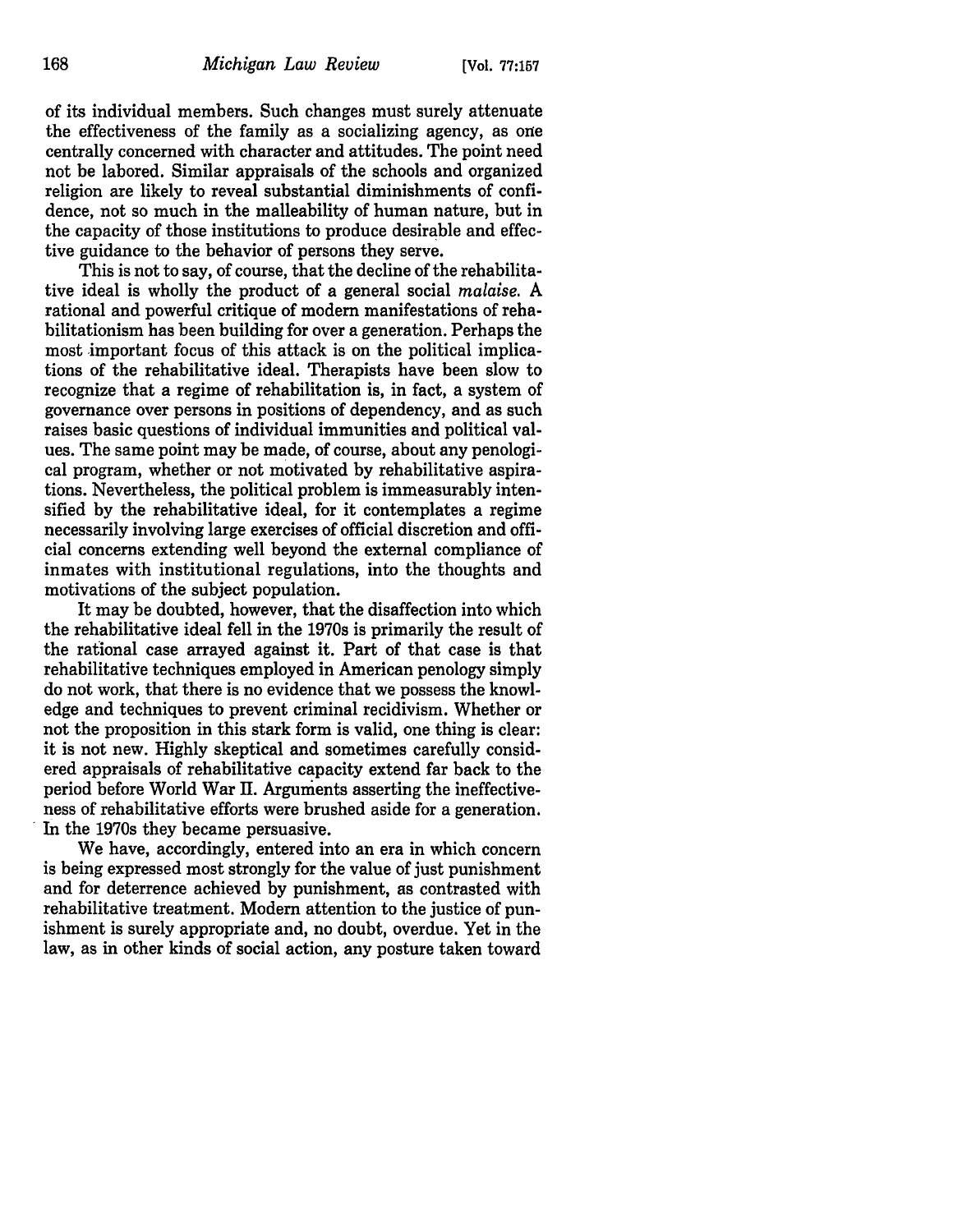complex issues is attended by its own distinctive pathologies and its own set of unexpected consequences. There is truth in Eric Sevareid's observation that a "chief cause of problems is solutions."5 One of the objectives of modern reform, reflecting its strong egalitarian tendency, is the reduction of sentencing disparities-disparities resulting from the awarding of widely different penalties to persons who have committed substantially identical criminal acts. This, certainly, is an important and proper objective. Yet as Aristotle perceived, injustice may arise not only when persons who have committed the same crime are treated differently, but also when persons who have committed different crimes are treated the same. It is this second kind of injustice to which contemporary attitudes tend. No criminal code, however skillfully constructed, can encompass all the myriad differences of circumstance that are relevant to the justice of penalties. These can only be taken into account, and then imperfectly, through the exercise of wise sentencing discretion. Yet intolerance of such discretion is one of the leading characteristics of modern reform. Ths intolerance produces a further irony. The stripping of discretion from judges and correctional officials does not eliminate it from the system. Rather, it relocates discretion in other parts of the criminal process. Denying discretion to judges enhances discretion in prosecutors and the police.

There are other sources of disquiet. Criminal justice tends to harshness and excess. Constant effort is demanded to prevent the process from falling below minimal standards of decency and humanity; and even constant effort often proves inadequate for the task. Despite the failings of the rehabilitative ideal (and in many respects they have been monumental) one clear contribution may be listed to its credit. Persons with strong rehabilitative motives have been the chief source of pressure for amelioration of the physical and moral environments of penal institutions. One may well inquire where the impetus for decency and humanity will come from in an era marked by the eclipse of the rehabilitative ideal. This observation suggests broader concerns. We have traditionally viewed mercy and justice as contrasting values. Perhaps we have erred in this. The history of prisons indicates that elementary decency fails when compassion is lost. Perhaps we may be led to the conclusion, both in the criminal law and in wider areas of social concern, that justice in our times cannot be

<sup>5.</sup> *Quoted in* C. SILBERMAN, CRIMINAL VIOLENCE, CRIMINAL JUSTICE 169 (1978).